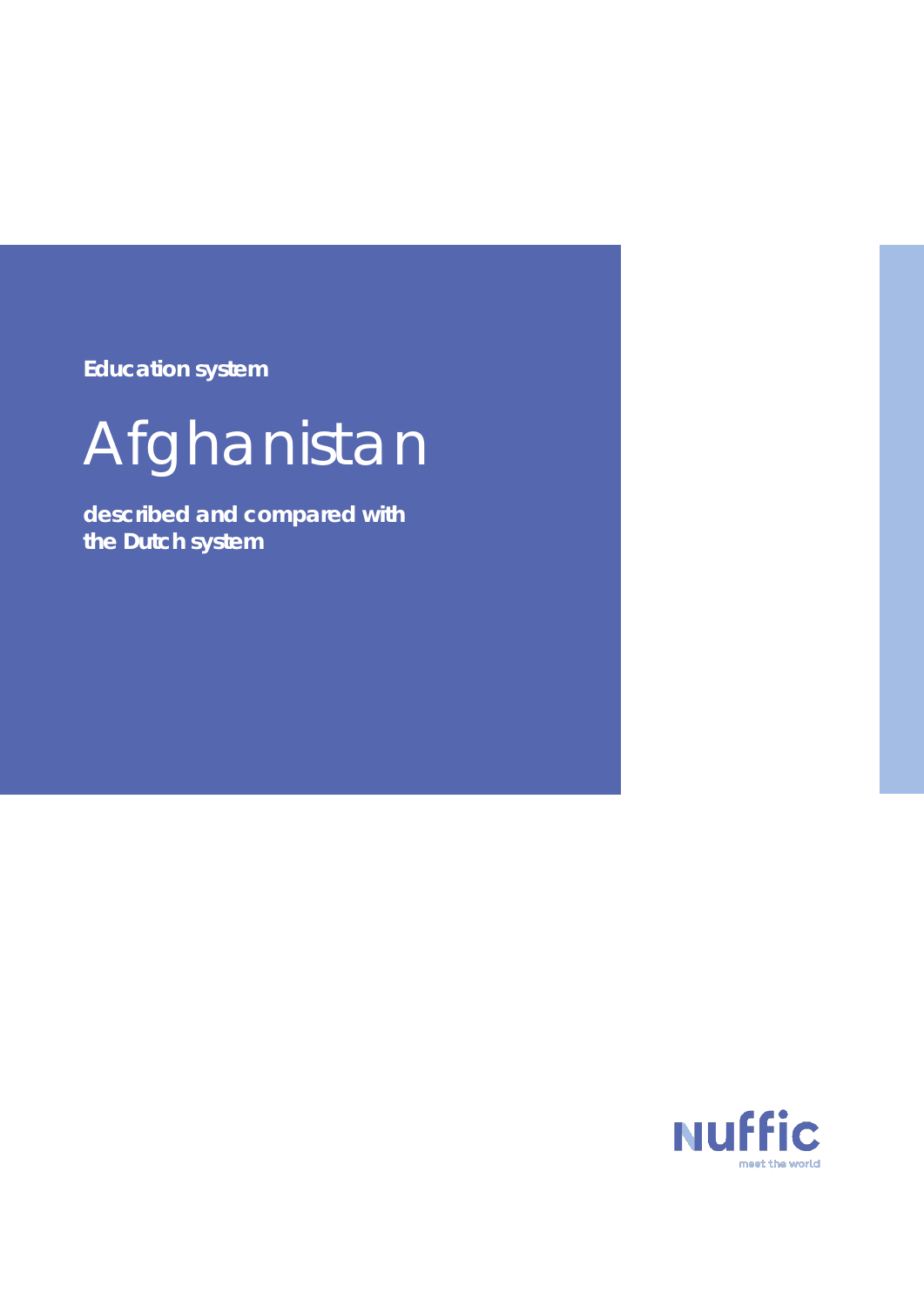This document contains information on the education system in Afghanistan. We explain the Dutch equivalent of the most common qualifications from Afghanistan for the purpose of admission to Dutch higher education.

#### **Disclaimer**

We assemble the information for these descriptions of education systems with the greatest care. However, we cannot be held responsible for the consequences of errors or incomplete information in this document.



With the exception of images and illustrations, the content of this publication is subject to the Creative Commons Name NonCommercial 3.0 Unported licence. Visit [www.nuffic.nl/en/home/copyright](http://www.nuffic.nl/en/home/copyright) for more information on the reuse of this publication.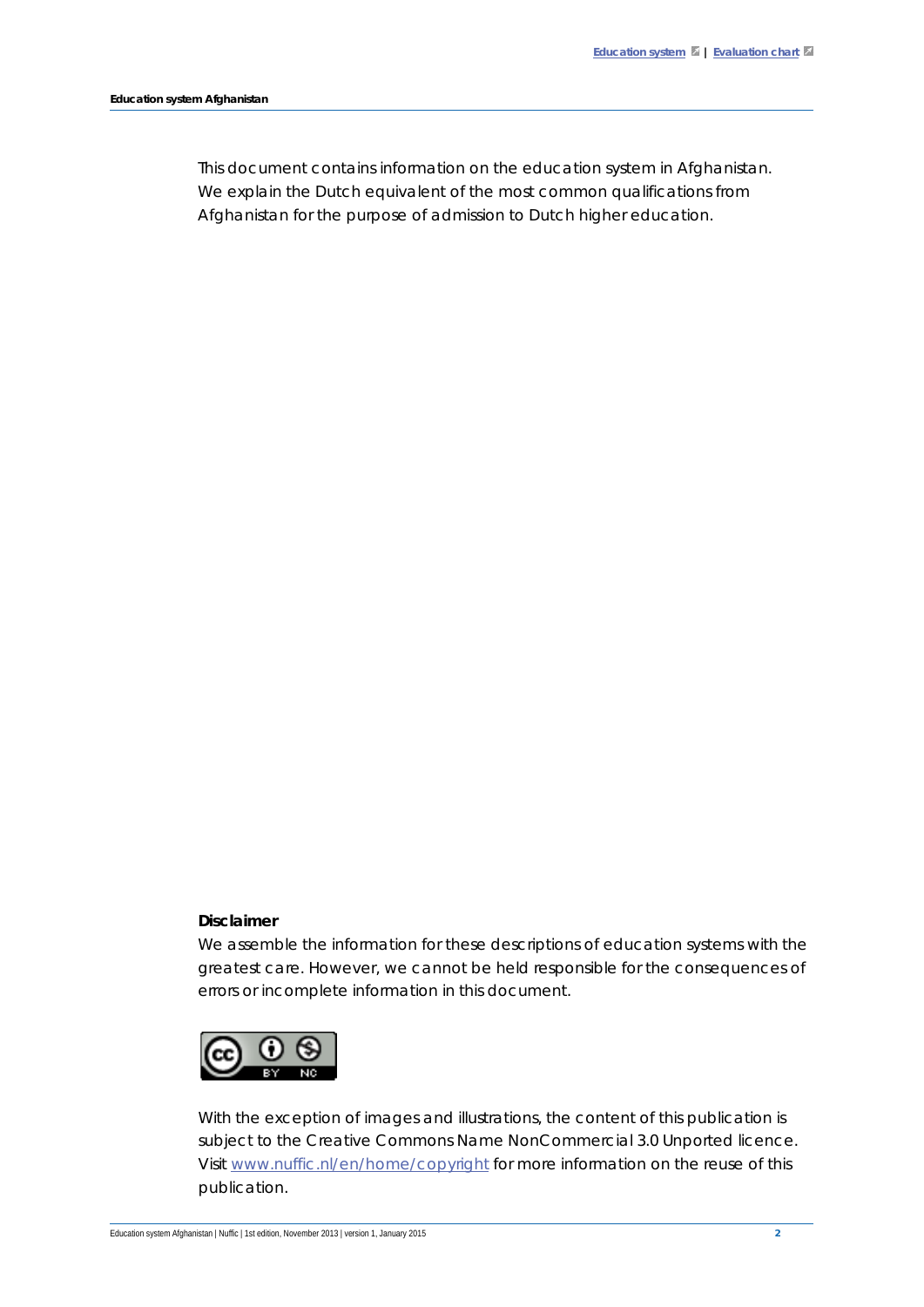**Education system Afghanistan**

<span id="page-2-0"></span>



0 Duration of education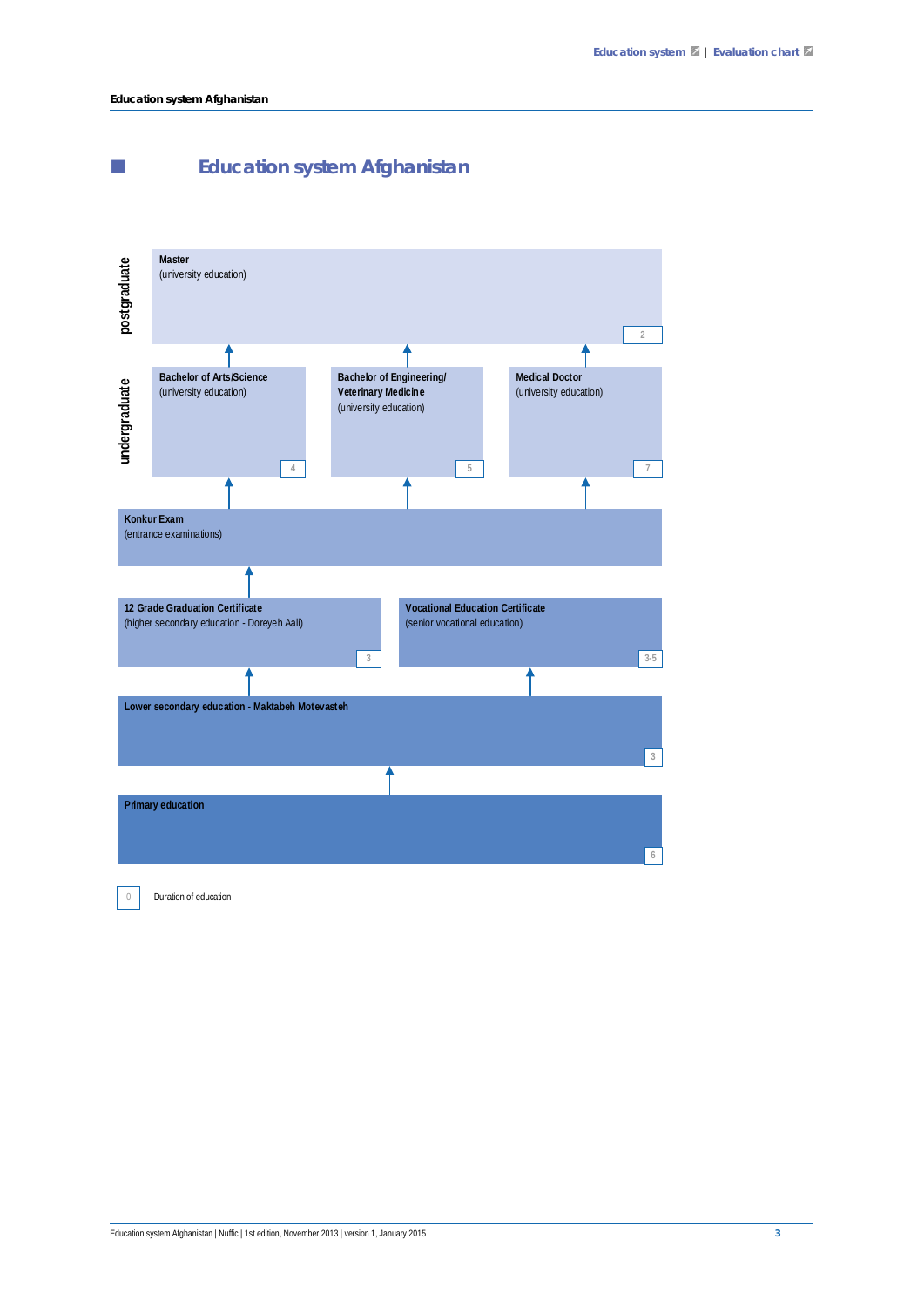# <span id="page-3-0"></span>**Evaluation chart**

The left-hand column in the table below lists the most common foreign qualifications applicable to admission to higher education. The other columns show the Dutch equivalent along with the corresponding levels in the Dutch and European qualifications frameworks.

| Degree or qualification                         | Dutch equivalent and NLQF level                  |         | <b>EQF</b><br>level |
|-------------------------------------------------|--------------------------------------------------|---------|---------------------|
| <b>Vocational Education</b><br>Certificate      | MBO diploma (qualification level<br>$2, 3$ or 4) | $2 - 4$ | $2 - 4$             |
| 12 Grade Graduation<br>Certificate              | HAVO diploma                                     | 4       | 4                   |
| Bachelor of Arts/Science                        | HBO bachelor's degree or 2 years<br>of WO        | 6       | 6                   |
| Bachelor of Engineering/<br>Veterinary Medicine | WO bachelor's degree<br>6                        |         | 6                   |
| Master's degree                                 | 7<br>1-year WO master's degree                   |         | 7                   |

NB

- The information provided in the table is a general recommendation from which no rights may be derived.
- NLQF = Dutch Qualifications Framework. EQF = European Qualifications Framework.
- The EQF[/NLQF level](http://www.nlqf.nl/english) is not so much a reflection of study load or content; rather, it is an indication of a person's knowledge and skills after having completed a certain programme of study.
- Information about Dutch equivalent qualifications can be found on our website[: the Dutch education system.](https://www.nuffic.nl/en/publications/find-a-publication/education-system-the-netherlands.pdf)
- [The Cooperation Organisation for Vocational Education, Training and the](https://www.s-bb.nl/en)  [Labour Market \(SBB\),](https://www.s-bb.nl/en) evaluates statements on foreign qualifications and training at VMBO and MBO level. The evaluation may vary if SBB evaluates the diploma for admission to VET schools or the labour market in the Netherlands.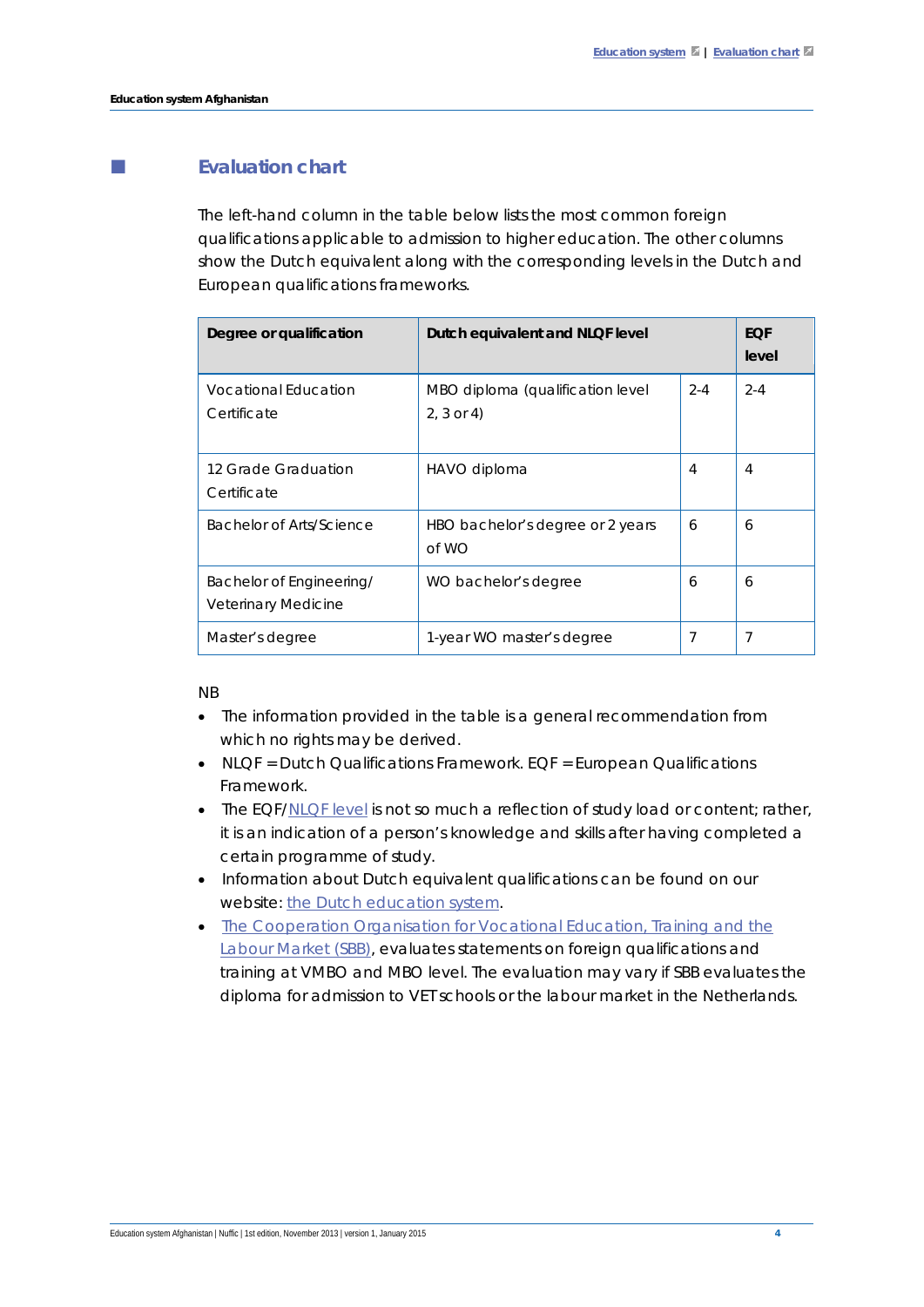## **Introduction**

# **The Islamic Republic of Afghanistan is a landlocked sovereign state situated in south-west Asia.**

Afghanistan is divided into 34 provinces. The population of Afghanistan is estimated to comprise nearly 35 million inhabitants and is made up of various ethnic groups, the largest of which are the Pashtuns, who account for 42%, followed by the Tajiks (27%), the Hazaras (9%) and the Uzbeks (around 9%). More than 30 languages are spoken in Afghanistan, of which Dari, which is related to Persian (also known as Farsi), and Pashtu are the main languages.

Over the past 30 years Afghanistan has endured various conflicts and wars with far-reaching consequences for education as a whole. In the period 1996-2011, for example, education for girls and women was prohibited. In 2001 Afghanistan began reconstruction efforts, placing a strong emphasis on education. The constitution, for instance, lays down that both formal and religious education will be provided free of charge through to the bachelor's level.

The Ministry of Education (MoE) and Ministry of Higher Education (MoHE) share responsibility for the entire education system. The MoE is responsible for all the education provided after primary education, including religious education (*Madrasah*) and technical and secondary vocational training through to class 14. The MoHE is responsible for higher education and drafts legislation and sets out rules for the purpose of assuring the quality of the public universities. Due to the wars the accreditation process is still in its infancy. The MoHE recently initiated internal evaluations of the public universities. At present the MoHE has insufficient capacity available to monitor and assure the quality of the private universities.

Education is compulsory for children aged 6 to 14. Children usual start school from the age of 6 to 8. The number of children going to school has risen sharply since 2001. In 2002, 2.3 million children attended school. In 2010 around seven million children were registered at more than 10,000 schools. Generally speaking, however, less than a quarter of the pupils complete the first 9 years of education while less than 10 per cent pursue education until class 12. In addition to mainstream schools Afghanistan also has religious and informal schools which mainly provide education in rural areas.

The language of instruction is Dari. In the southern provinces, however, Pashtu is the language of instruction. A few master's degree programmes are taught in English.

The academic year consists of 2 semesters, and runs from March to January.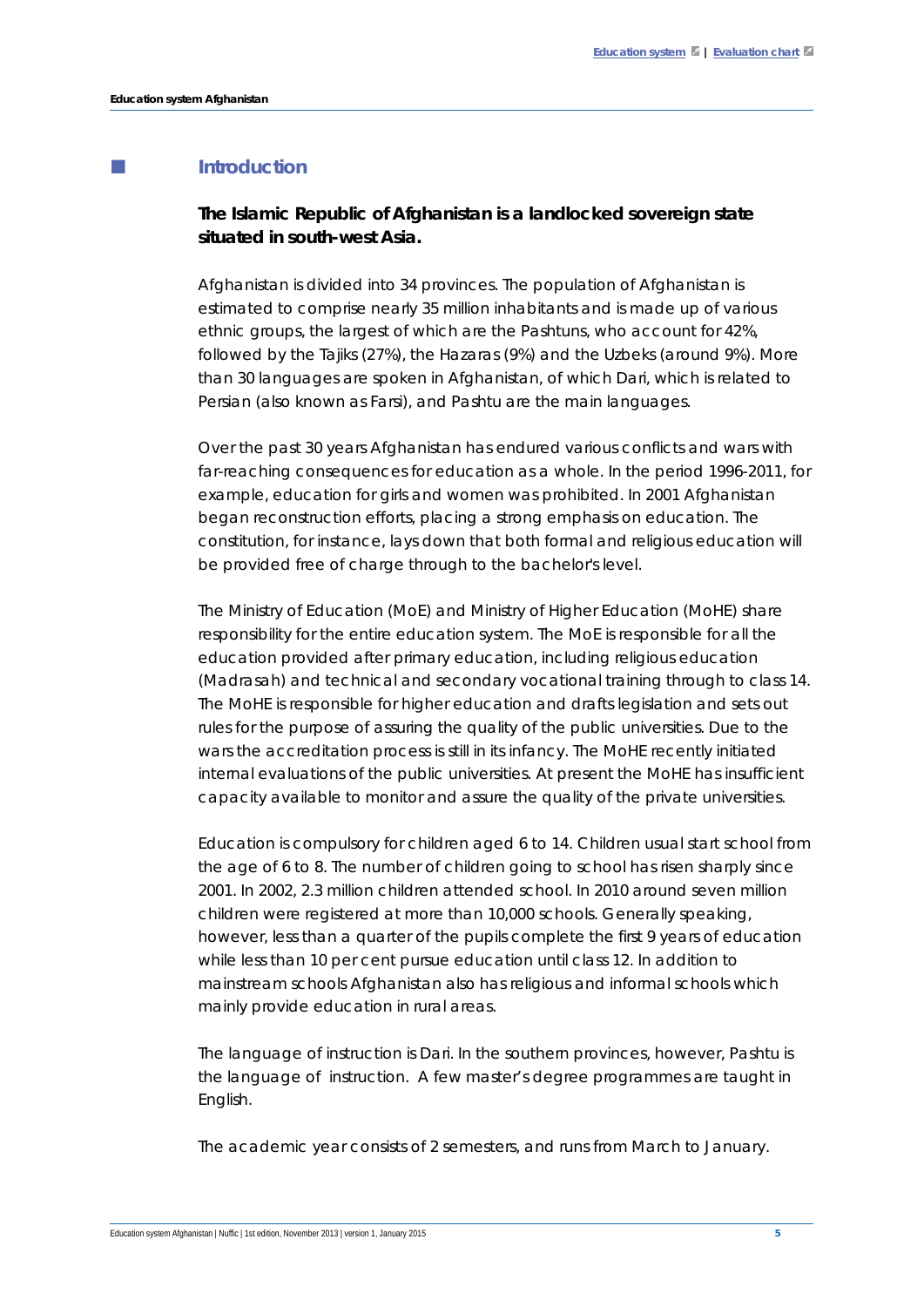## **Primary and secondary education**

In Afghanistan's recent history primary and secondary education have undergone frequent changes. Following a reform in 1975 the primary and secondary education system was transformed from a 6+3+3 system into an 8+4 system, consisting of 8 years of primary education and 4 years of secondary education. The 6+3+3 system was re-introduced only in 1990.

Owing to the country's unstable situation, Afghanistan was governed by various parties, particularly in the early nineties. In the period 1996-2001 education was made available to boys only. The curriculum largely consisted of religious subjects. Only in 2001 was priority again given to education. Afghanistan currently features a 6+3+3 system.

#### **Primary education**

Primary education lasts 6 years, from classes 1 through 6 and is intended for pupils aged 6 to 12. In the first 3 years of primary education the curriculum comprises subjects such as art, theology, Dari or Pashtu (depending on the region), mathematics, calligraphy and physics. Other subjects, such as sciences, geography and history, are added to the curriculum at a later stage. The curriculum is consistent across the country; however, the teachers may adapt it to the local context of the province or region. Community-based education is provided in the less safe regions, such as the southern provinces. Education of this type is often provided in mosques by an imam and the emphasis lies primarily on religious subjects.

Pupils complete their primary education with an examination which grants them admission to lower secondary education (*Maktabeh Motevasteh).*

#### **Secondary education**

Lower secondary education (also referred to as the first cycle) has a duration of 3 years, from classes 7 to 9 for pupils aged 12-14. The curriculum for lower secondary education comprises subjects such a mathematics, sciences, biology, physics, chemistry and foreign languages (English, German French and Russian). Lower secondary education is provided in preparation for higher secondary education (*Doreyeh Aali*). Lower secondary education also provides admission to technical and secondary vocational education.

Pupils complete their lower secondary education with an examination that grants admission to higher secondary education. Pupils pursuing senior secondary education can choose theoretical subjects in preparation for university education.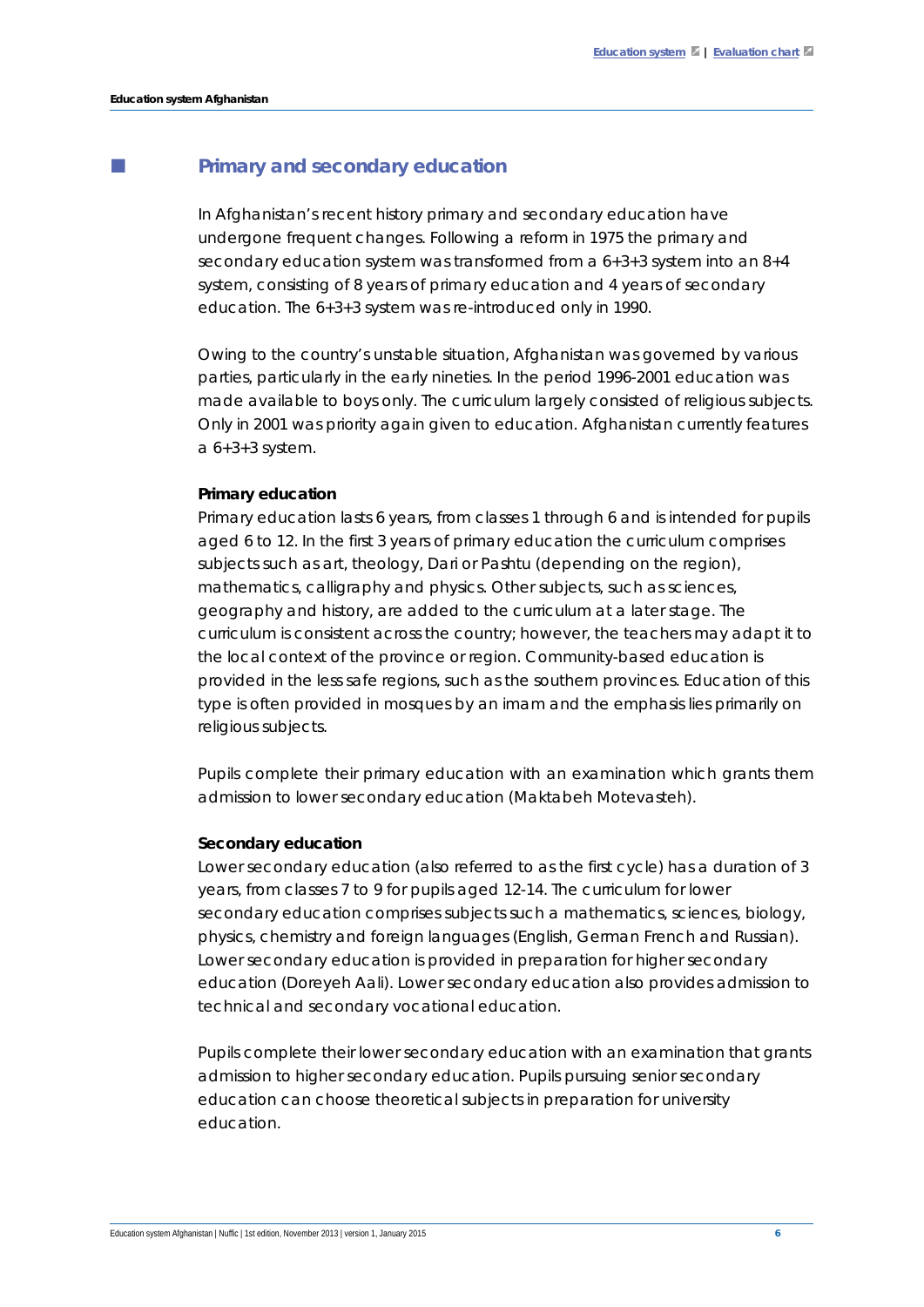Higher secondary education consists of 3 years of senior secondary education, from classes 10 to 12 for pupils aged 14-17. In senior secondary education, pupils can choose theoretical subjects, such as history, mathematics or Islamic studies, or vocationally oriented subjects, such as agriculture, education, art and culture and economics. Both variants conclude with a national examination, on successful completion of which pupils are awarded a *12 Grade Graduation Certificate*, formerly *Baccalaureate Certificate*.

> In terms of level, the *12 Grade Graduation Certificate* is comparable to a HAVO diploma.

#### **Vocational secondary education**

After successfully completing lower secondary education pupils can gain admission to technical and secondary vocational education. Students can choose a shortened technical programme with a nominal duration of 3 years or a longer programme with a nominal duration of 5 years. The 5-year technical programme is also regarded as class 14. Upon completion of class 14, pupils are awarded the *Vocational Education Certificate*.

In terms of level, *the Vocational Education Certificate* is comparable to an MBO diploma at qualification level 2, 3 or 4, depending on the duration of the programme and specialisation.

## **Admission to higher education**

In order to gain admission to higher education, students are required to sit a national examination after having obtained the *12 Grade Graduation Certificate*. If they pass the examination, students can gain admission to a specialisation within a degree programme, depending on their grades and own interests. The entrance examination is organised once each year. If students fail the examination, they are required to sit the examination a year later. The entrance examination is not an admission requirement for the private universities.

## **Higher education**

In Afghanistan higher education is provided by public and private higher education institutions. Afghanistan currently has 19 public and more than 75 private higher education institutions. The latter were only recently established. As a result of the tremendous growth seen in private higher education institutions, the MoHE is currently pursuing a policy halting the establishment of private universities.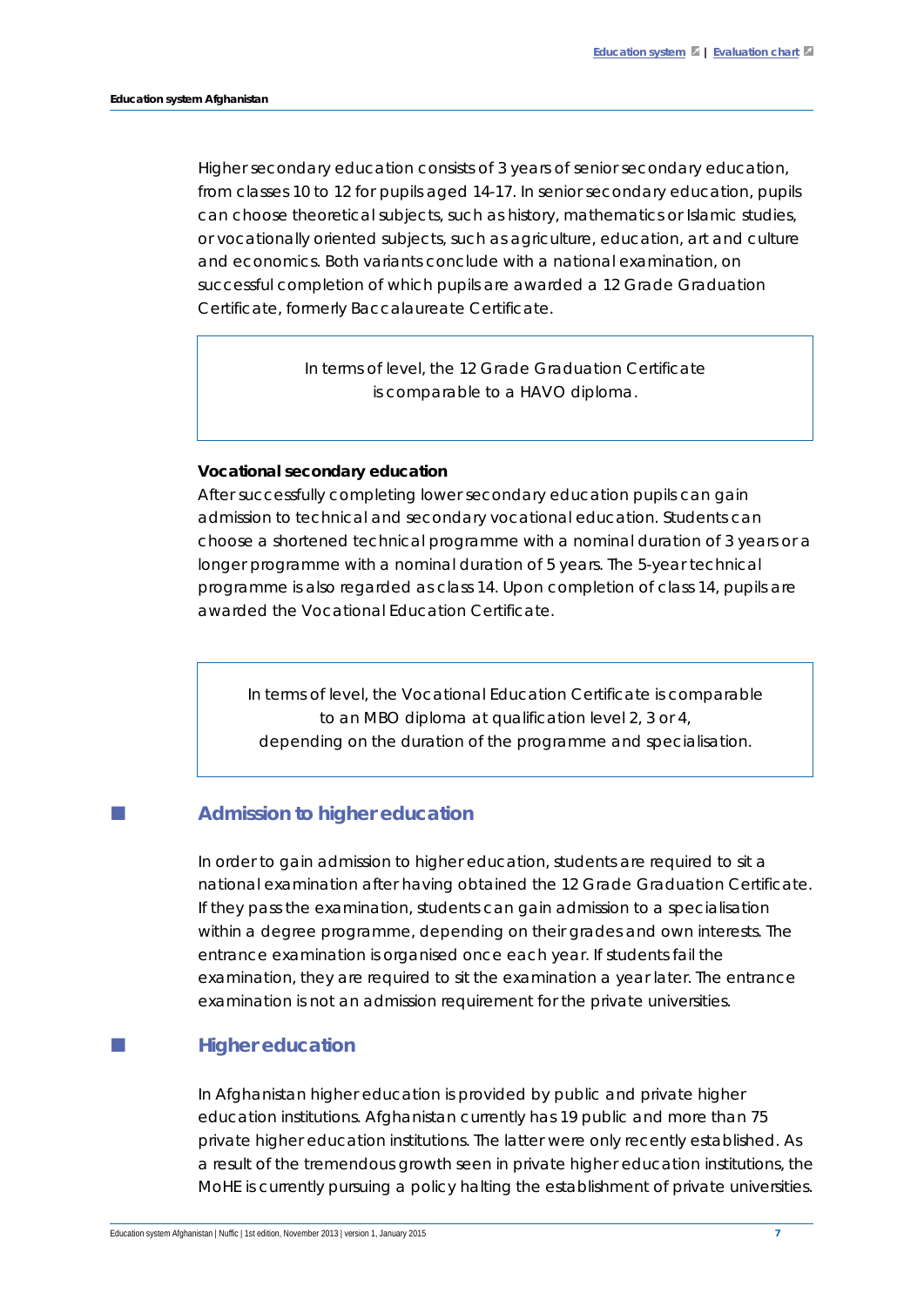The foremost and oldest universities, Kabul University*,* Kabul Medical University and Polytechnic*,* are all situated in the capital Kabul.

The higher education curriculum is drawn up by the MoHE. The universities, both public and private, have some autonomy in contributing to the curriculum.

### **University and higher professional education**

Universities generally only offer bachelor's and master's degree programmes. Afghanistan has scarcely been able to develop master's programmes due to the various wars. Under the National Higher Education Strategic Plan, Afghanistan had planned to establish a range of master's degree programmes within a few years. Master's degree programmes are currently offered in teaching and engineering. In the past year several private universities also launched master's degree programmes. These were primarily established in collaboration with international universities from various countries, such as Sweden, Germany, the United States of America and the United Kingdom.

#### **Bachelor**

A general introduction to the programme is given in the first year. In the following years, the courses are tailored to a specific field. Only a few programmes, depending on the specialisation, incorporate work placements. In the majority of programmes, writing a thesis does not form a component of the curriculum.

After obtaining a bachelor's degree, students may transfer to the master's degree programme or enter the labour market. There is no standard designation for bachelor's diplomas. Depending on the era and regime, the term used on the document is Diploma or Certificate. In recent years the designation used is *Bachelor of Arts/Science*.

The bachelor's degree programmes usually have a nominal duration of 4 years, or 8 semesters.

In terms of level, the *Bachelor of Arts/Science* is comparable to an HBO bachelor's degree or 2 years of university education (WO), depending on the specialisation.

With a nominal duration of 5 years or more the *Bachelor of Engineering* and the *Bachelor of Veterinary Medicine* are among the programmes that form an exception to the above.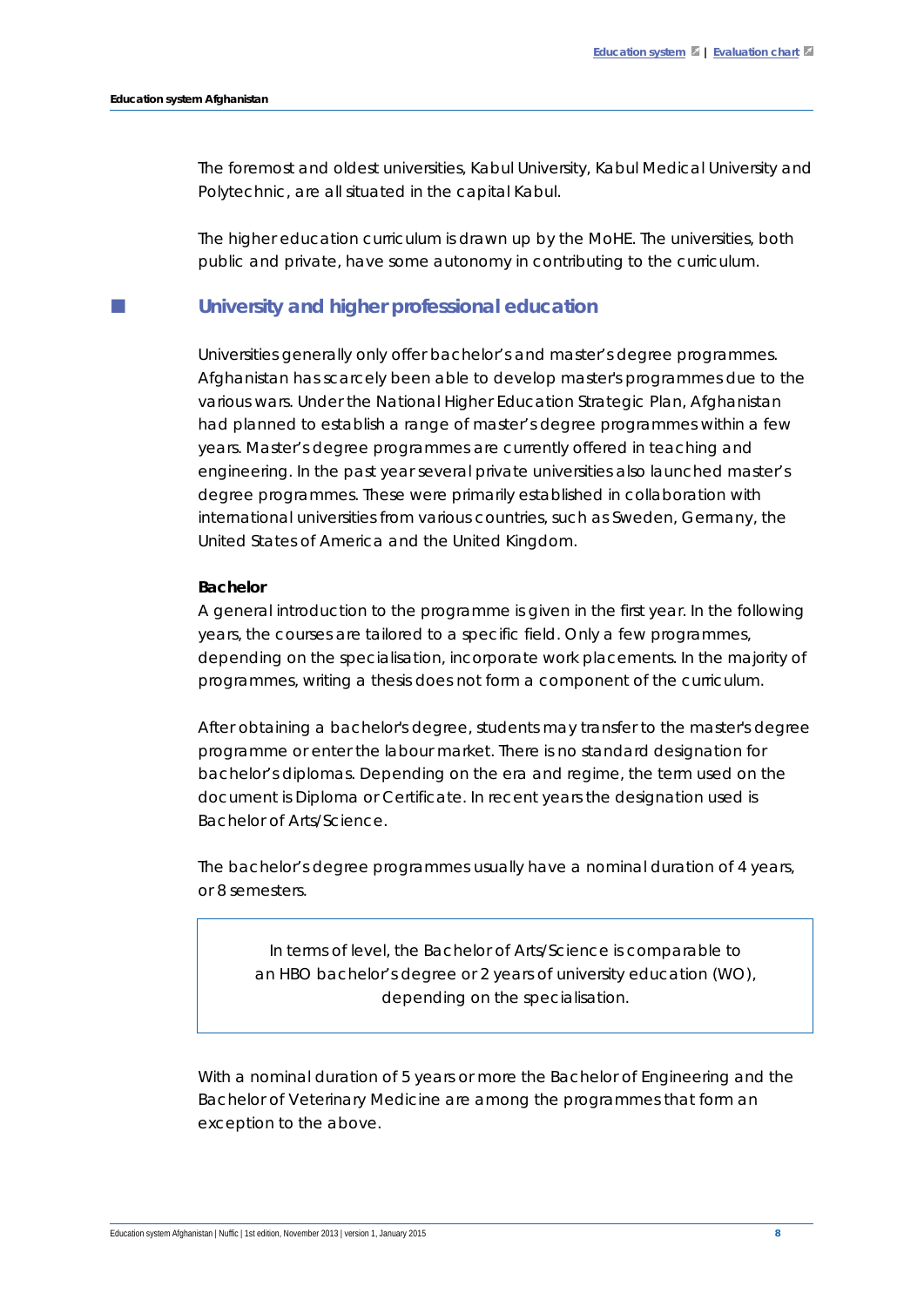In terms of level, the *Bachelor of Engineering/Veterinary Medicine* is comparable to a WO bachelor's degree.

The degree programme in medicine currently has a nominal duration of 7 years, including one preparatory year and a 1-year work placement at the end of the study programme. Students obtaining good *konkur* results do not need to pursue the preparatory year. This means that the duration of the programme will be shorter for some students. Upon completion of the programme, students are awarded the degree of Medical Doctor (MD).

#### **Master**

At present a limited number of master's programmes are offered in Afghanistan. Master's programmes have a nominal duration of 2 years and are mainly offered at private higher education institutions. The study programmes commenced as recently as 2013.

> In terms of level, the *Master's degree* is comparable to a 1-year WO master's degree.

#### **PhD**

Afghanistan does not offer any PhD programmes. However, plans are currently being developed to create PhD programmes within a few years.

## **Assessment systems**

In the Afghan education system one grading scale is used for both secondary and higher education. Grades range from 0 to 100. A grade below 40 for a specific subject is deemed unsatisfactory.

## **Secondary and higher education**

| In numbers | Letter grade | <b>Description</b>       | <b>Definition</b> |
|------------|--------------|--------------------------|-------------------|
| 100-86     | Α            | Alaa                     | Excellent         |
| 85-79      | B            | Aali                     | Very good         |
| 78-70      | C            | Khoob                    | Good              |
| 65-40      | D            | ٠                        | Satisfactory      |
| ~< 40      | Fail         | $\overline{\phantom{a}}$ | Unsatisfactory    |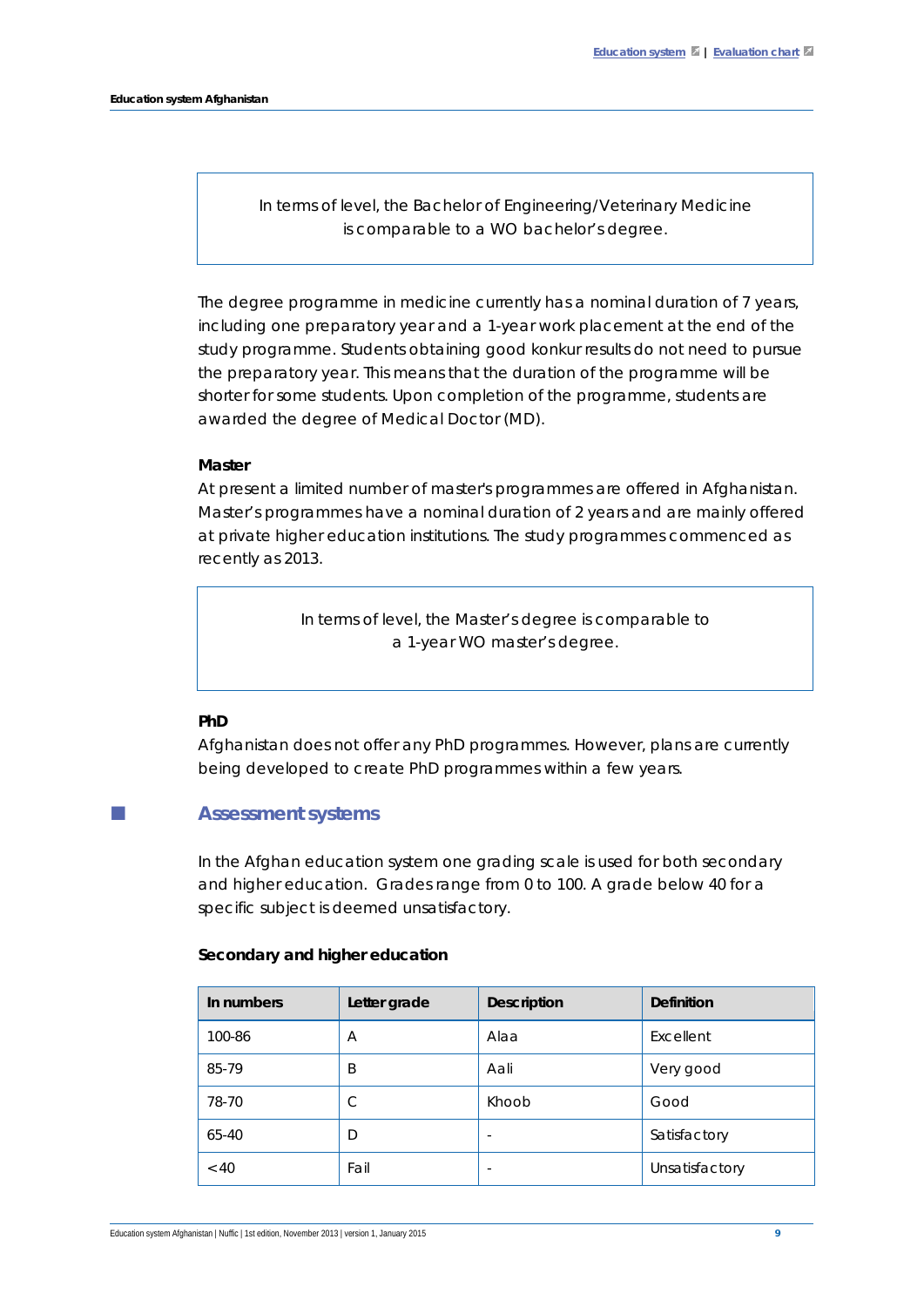Some private higher education institutions use the ECTS system. However, it is not yet recognised as the official grading system by the MoHE.

# **Qualification frameworks**

In 2008 the government of Afghanistan initiated the Committee on Education and Skills Policy (CESP) to lead the development of the Afghan National Qualifications Authority (ANQA) and the Afghanistan National Qualifications Framework (ANQF). The provisional ANQF is now in the last stage of approval. The qualification framework will consist of 8 levels.

## **Quality assurance and accreditation**

The MoE and MoHE share responsibility for the entire education system, with the MoE assigned responsibility for all the education following primary education, including religious education (*Madrasah*) and technical and secondary vocational education up to class 14.

The Academic Affairs Commission of the MoHE is responsible for higher education and drafts legislation and sets out rules for assuring the quality of both public and private universities. Due to the wars accreditation is still in the process of being developed. The MoHE recently initiated internal evaluations of the public universities. At present the MoHE has insufficient capacity available to monitor and assure the quality of the private universities. The Afghan government, however, has established clear criteria for the establishment of new private universities. The institution is required to provide a high-quality curriculum, a list of lecturers and an infrastructure. It is common knowledge that a number of private universities provide a higher standard of education than the public universities.

## **International treaties**

Afghanistan has concluded various treaties with UNESCO in recent years. For instance, in 2013 the Ministry of Education signed a contract with UNESCO to improve primary and secondary education. The country has also concluded various treaties with multinational organisations, such as UNDP, the World Bank, the Asian Development Bank and the European Commission to raise the standard of both secondary and higher education.

## **Composition of file**

The *12 Grade Graduation Certificate*, which is issued after 12 years of education, must be submitted for secondary education. The diploma is always issued by the MoE in three languages - English, Dari and Pashtu. A list of marks for classes 10, 11 and 12 is issued together with the diploma. The list of marks on the backside of the